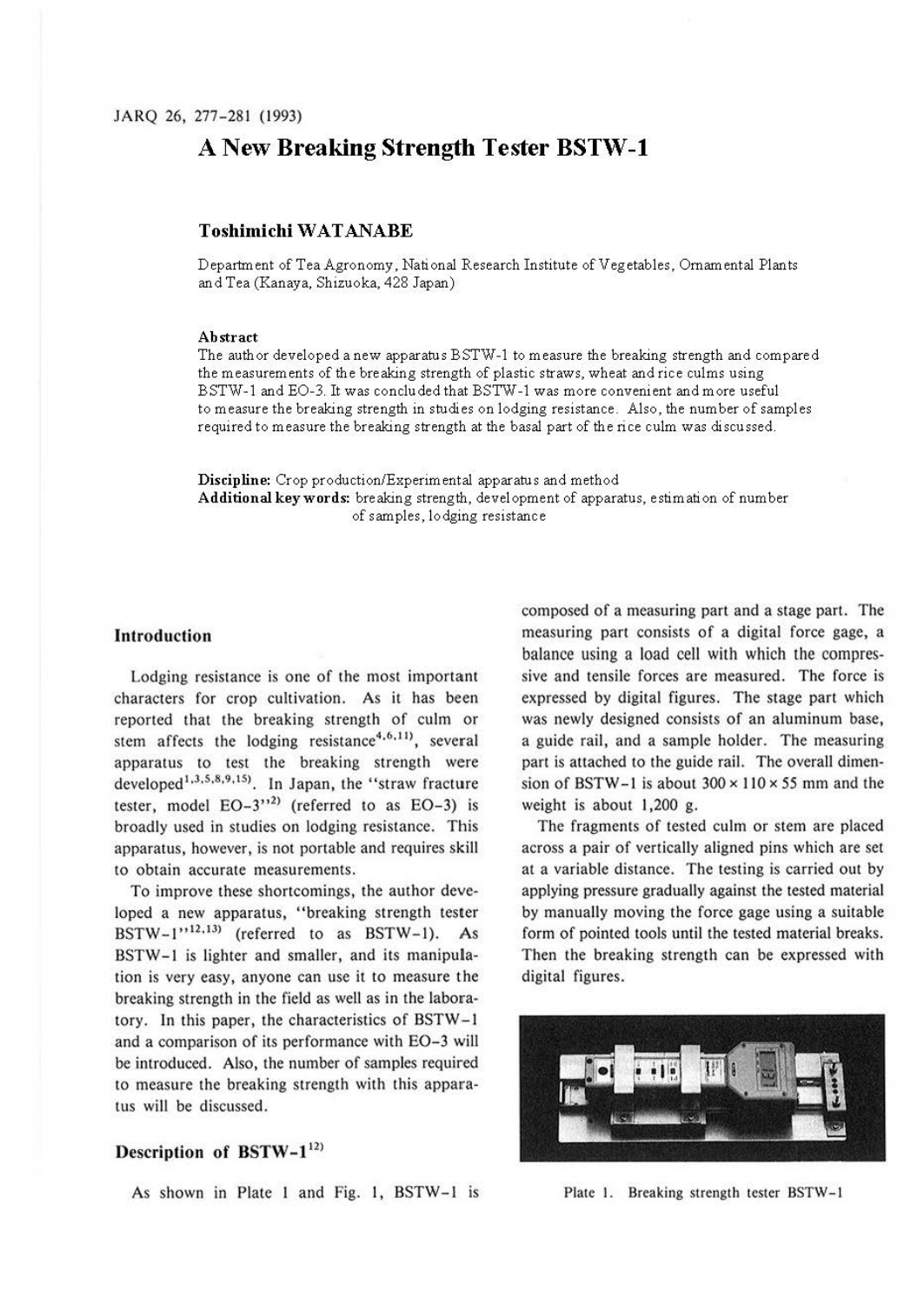

Fig. 1. Schematic representation of the breaking strength tester BSTW-1

Table 1. Comparison of the breaking strength of plastic straws measured with BSTW-1 and EO-3<sup>a)</sup>

| Kind of sample             | Plastic straw (1) |        | Plastic straw (2) |                   |
|----------------------------|-------------------|--------|-------------------|-------------------|
| Apparatus                  | $BSTW-1$          | $EO-3$ | BSTW-1            | $EO-3$            |
| No. of samples             | 20                | 20     | 20                | 20                |
| Mean (gf cm)               | 432.92            | 438.75 | 772.70            | 733.00            |
| Standard deviation (gf cm) | 31.351            | 31.949 | 147.719           | 132.907           |
| Uniformity of variance     | $F = 1.039^{non}$ |        |                   | $F = 1.235^{non}$ |
| Difference of mean         | $t = 0.583^{non}$ |        | $t = 0.893^{non}$ |                   |

a): Data were transformed to the moment at breaking  $($  = breaking strength  $\times$  span length between pins/2), because the span length was different between the two apparatus.

## **Comparison with E0-3**

The accuracy and the ease of manipulation of BSTW-1 were compared with those of E0-3.

## *I)* Evaluation of the accuracy of BSTW-1 using *plastic straws<sup>12</sup>*<sup>&</sup>gt;

Two kinds of plastic straws were used to evaluate the accuracy of the breaking strength measurements. Twenty samples of each kind of straws were cut off at the center. In one part the breaking strength was measured using BSTW-J and in the other E0-3 was used.

The results are shown in Table I which indicates that the means and standard deviations did not differ between BSTW-1 and E0-3. Therefore, it was inferred that BSTW-1 and EO-3 would give similar measurements of the breaking strength.

# *2) Comparison of measurements of breaking strength and manipulation efficiency in wheal*   $\textit{culms}^{13)}$

To evaluate the manipulation efficiency and the accuracy of the measurements, the breaking strength of wheat culms was measured using BSTW-1 and EO-3. Materials consisted of culms of the leading cultivar Norin 61. On June 5, 1989, *55* days after heading, 40 culms were sampled randomly from two fields 10 compare each apparatus. These culms were measured at the center of the third intemode. The span between the pins of BSTW-1 was 4.2 cm and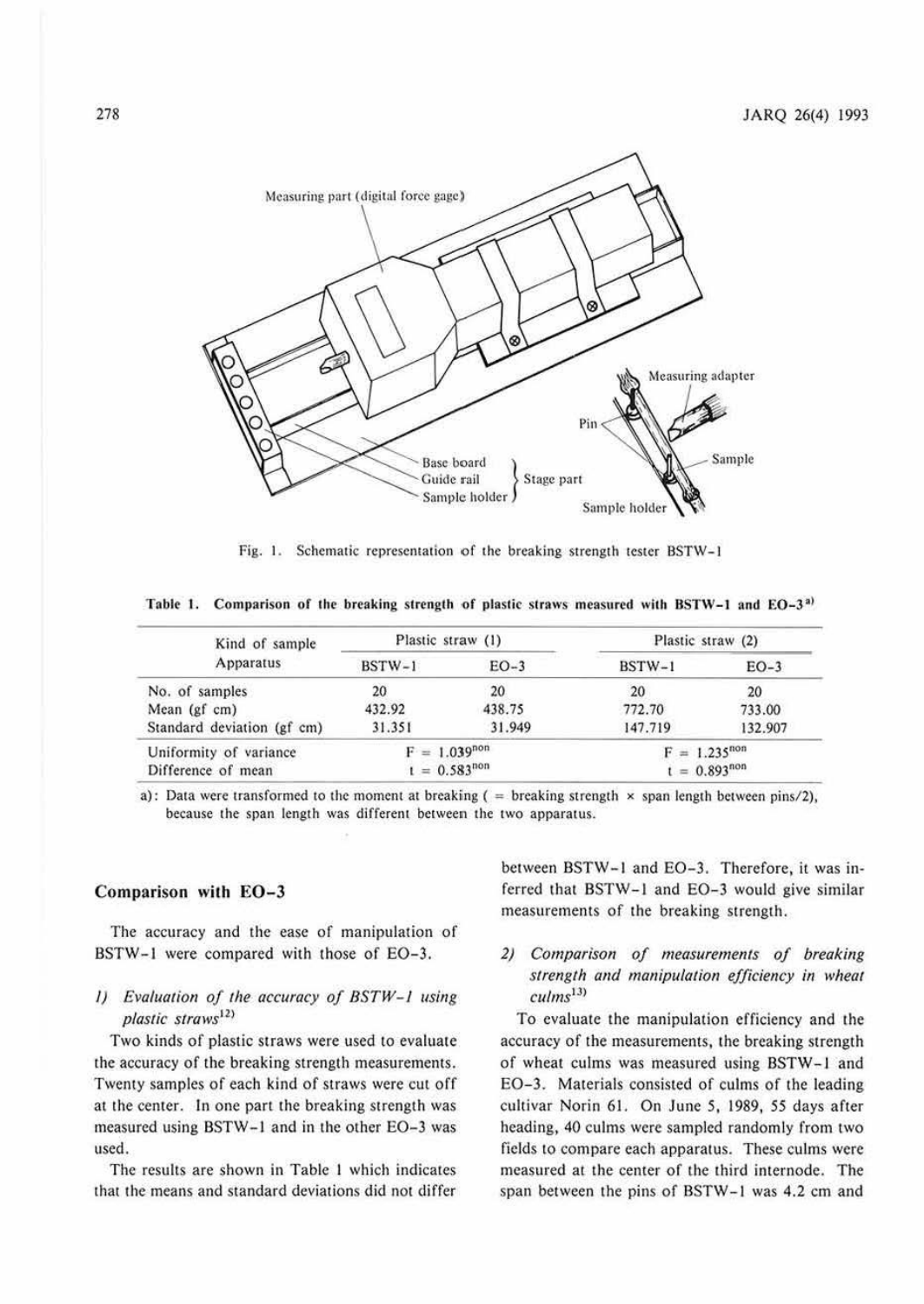that for EO-3 was 4.0 cm. Therefore, the measurements obtained with the two apparatus were compared after converting them into values of the moment at breaking (gf cm).

Measuring time for IO culms is shown in Table 2. The measuring time required for BSTW-J was 39% of that for E0-3 and the effort was less than a quarter of the latter.

Analysis of variance of the breaking strength is shown in Table 3. The variance between fields was statistically significant at 1% level, while the variance between the apparatus and the interaction was not significant.

From these results. it was inferred that BSTW-1

Table 2. Operation efficiency for measuring the breaking strength of 10 culms<sup>a)</sup>

| Equipment           | $BSTW-1$ | $EO-3$ |
|---------------------|----------|--------|
| Time required (sec) | 75       | 190    |
| No. of persons      | 2.0      | 3.0    |
|                     |          |        |

a): Including preparation of culms after sampling, measurement and recording.

Table 3. Analysis of variance for the breaking strength<sup>a)</sup> of wheat culms

| Source      | d.f. | M.S.        | F-value   |
|-------------|------|-------------|-----------|
| Apparatus   |      | 5.513.0     | 0.045     |
| Field       |      | 1,176,698.6 | $9.628**$ |
| Interaction |      | 40,360.5    | 0.330     |
| Error       | 156  | 122,217.9   |           |

a): Analyzed after transformation to the moment at breaking  $($  = breaking strength  $\times$  span length between pins/2)

Significant at 1% level.

#### Table 4. Analysis of variance for the breaking strength of rice culms with the sheath at the basal part<sup>a)</sup>

| Source                      | d.f. | M.S.      | F-value |
|-----------------------------|------|-----------|---------|
| Apparatus                   |      | 350,621.8 | 2.816   |
| Hill position within<br>row | 7    | 160,656.5 | 1.290   |
| Interaction                 | 7    | 131.311.4 | 1.055   |
| Error                       | 64   | 124,492.3 |         |

a): Analyzed after transformation to the moment at breaking  $($  = breaking strength  $\times$  span length between pins/2)

may enable to measure the breaking strength more quickly than E0-3, with a similar level of accuracy.

# *3) Comparison of measurements of breaking*  strength of rice culms<sup>13)</sup>

The same procedures were applied to rice culms from the cultivar Nipponbare. Measurements were performed on Sept. 29, 1989, 38 days after heading. Five culms each from 8 hills were sampled in the order of decreasing length. These culms were measured with the sheath at a point located *5* cm above the base. Span between the pins of BSTW-1 was 5.4 cm compared with 4.0 cm for EO-3. The measurements were thus compared after transformation of the breaking strength to the moment at breaking.

Histogram and statistical parameters for the moment at breaking are shown in Fig. 2. The means and standard deviations were not significantly different between BSTW-1 and E0-3.

Results of analysis of variance applied to 2 factors, apparatus and hill position within row, are shown in Table 4. The variance due to the apparatus, the hill position and alse the interaction was not significant.

Accordingly, it was assumed that the measurements



Fig. 2. Comparison of histogram of moment at breaking in rice Uniformity of variance:  $F = 1.158^{non}$ .

Difference of mean:  $t = 1.653^{non}$ .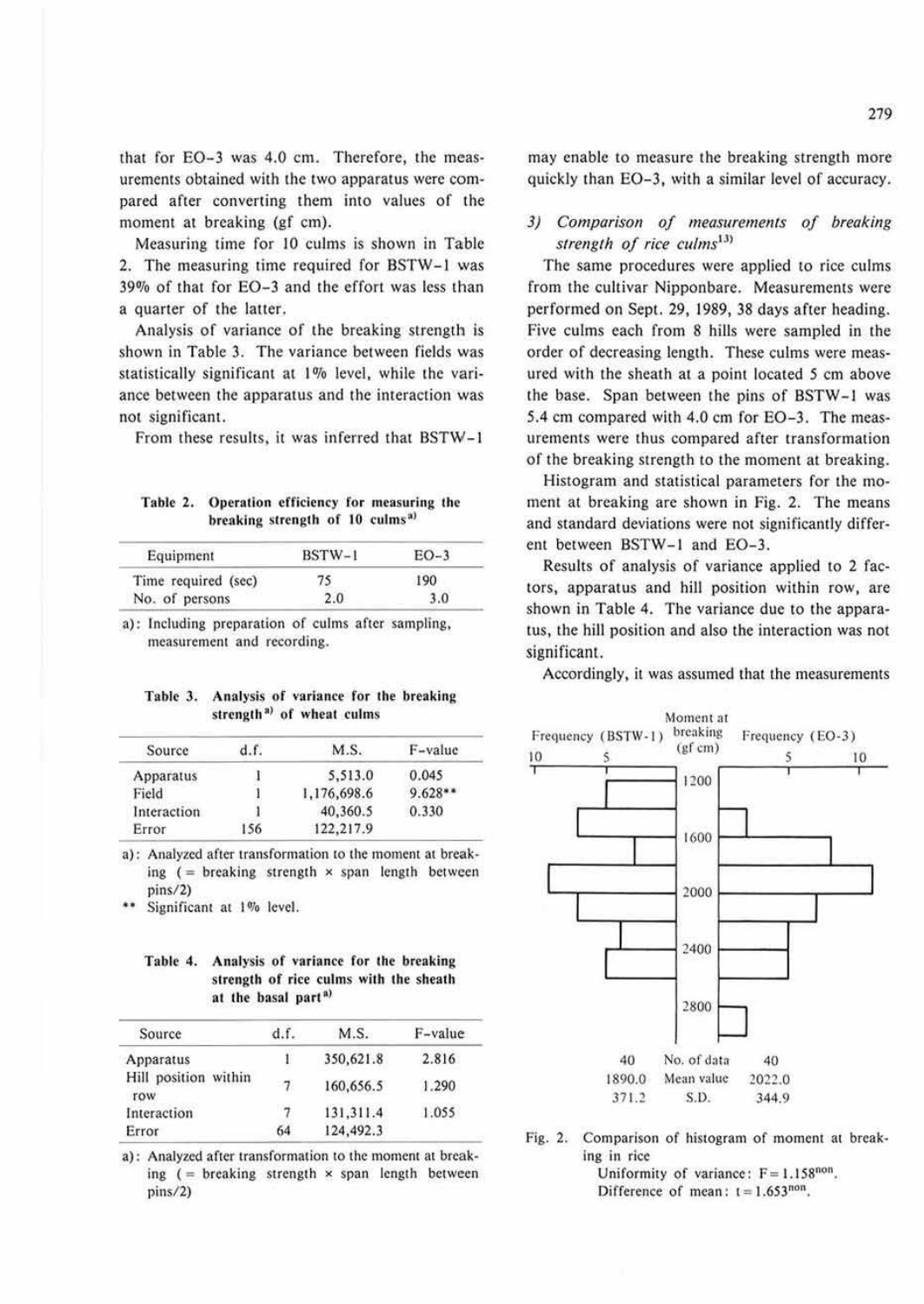of the breaking strength of rice culms with the sheath at the basal part using BSTW-1 would be similar to those using E0-3.

# **Estimation of the number of samples required to**  measure the breaking strength of rice culms<sup>14)</sup>

Although the breaking strength is one of the most important characters for evaluating the lodging resistance, this measurement had not been performed frequently because no suitable instruments were available. The newly designed apparatus BSTW-1 is a convenient tool for the measurement of the breaking strength. Using this apparatus, the author was able to detect variations of the breaking strength of the basal part of the rice culm with the leaf sheath (abbreviated as BSBPRCLS).

In order to estimate the statistical parameters characterizing the whole population, an exhaustive testing of BSBPRCLS was carried out for all the culms of a total of 20 hills. The observed values were tabulated and statistically analyzed, taking into account the order of the culm length within each hill. Culms from the rice cultivar Nipponbare were tested 38 days after heading. The BSBPRCLS and coefficient of variance are shown in Fig. 3. The breaking strength decreased with the order of culm length within a hill, and the variations between hills were the least in the second longest culms.



Fig. 3. Breaking strength of rice culm with leaf sheath at basal part and coefficient of variance Culms were arranged in the decreasing order

of culm length.

Vertical bars indicate 95% confidence interval.

The number of samples required for the measurement of the breaking strength could be estimated from the data mentioned above. The t values and coefficients of variation were calculated and compared by changing the hypothetical sampling size which is determined by the number of culms selected from each hill and the total number of hills for the sampling. Ir one culm per hill is to be sampled, the second culms arranged in the order of length should be measured from 8 hills. If 2 or more culms per hill are to be sampled, the longest 2 culms each from *5* hills, likewise 3 culms each from 4 hills, or the second and third longest culms each from 6 hills should be measured. From the viewpoint of accuracy and efficiency of work, it was concluded that the sampling of the second and third longest culms each from 6 hills was the most effective method.



fig. 4. Examples of applications and modifications of testing tools